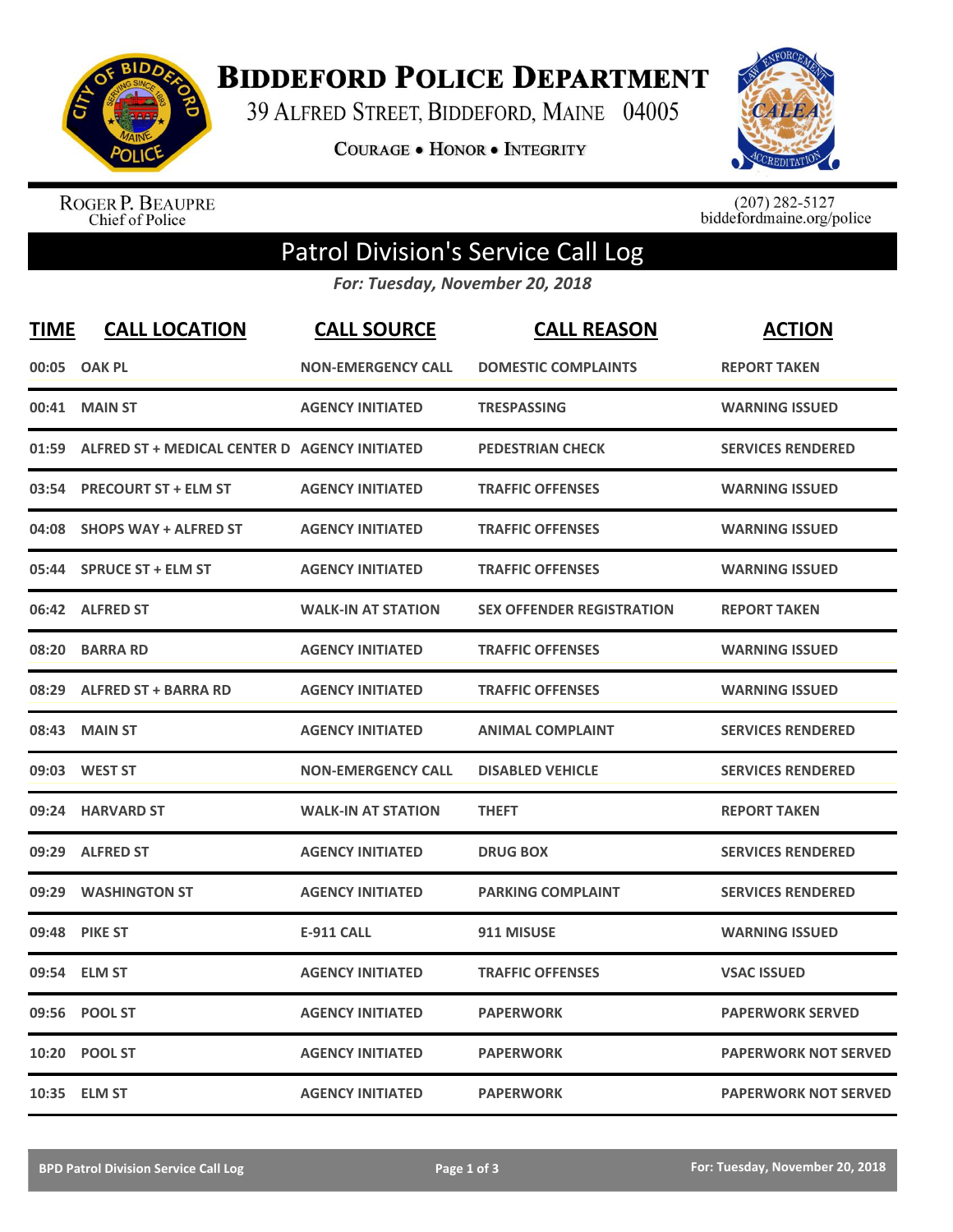| <b>TIME</b> | <b>CALL LOCATION</b>             | <b>CALL SOURCE</b>        | <b>CALL REASON</b>                        | <b>ACTION</b>                |
|-------------|----------------------------------|---------------------------|-------------------------------------------|------------------------------|
|             | 10:43 CLEAVES ST                 | <b>E-911 CALL</b>         | <b>MENTAL ILLNESS CASES</b>               | <b>REPORT TAKEN</b>          |
| 10:57       | <b>MAIN ST + MAPLEWOOD AVE</b>   | <b>AGENCY INITIATED</b>   | <b>TRAFFIC OFFENSES</b>                   | <b>WARNING ISSUED</b>        |
| 11:06       | <b>MEDICAL CENTER DR</b>         | <b>E-911 CALL</b>         | <b>HARASSMENT</b>                         | <b>REPORT TAKEN</b>          |
|             | 11:07 MAIN ST + MAPLEWOOD AVE    | <b>AGENCY INITIATED</b>   | <b>TRAFFIC OFFENSES</b>                   | <b>WARNING ISSUED</b>        |
|             | <b>11:17 MAIN ST</b>             | <b>NON-EMERGENCY CALL</b> | <b>XMAS LIGHTS</b>                        | <b>REFERRED OTHER AGENCY</b> |
|             | 11:34 WILLIAMS CT                | <b>NON-EMERGENCY CALL</b> | <b>PARKING COMPLAINT</b>                  | <b>PARKING TICKET ISSUED</b> |
|             | 11:37 POOL ST                    | <b>AGENCY INITIATED</b>   | <b>PAPERWORK</b>                          | <b>PAPERWORK SERVED</b>      |
|             | <b>12:04 MAIN ST</b>             | <b>WALK-IN AT STATION</b> | <b>ESCORTS / RELAYS</b>                   | <b>SERVICES RENDERED</b>     |
| 12:33       | <b>MAIN ST</b>                   | <b>E-911 CALL</b>         | <b>CIVIL COMPLAINT</b>                    | <b>CIVIL COMPLAINT</b>       |
|             | 12:41 ELM ST                     | <b>NON-EMERGENCY CALL</b> | <b>PAPERWORK</b>                          | <b>NEGATIVE CONTACT</b>      |
|             | 13:05 SUMMER ST                  | <b>AGENCY INITIATED</b>   | <b>PRO-ACTIVE DV RESPONSE TEAM</b>        | <b>NEGATIVE CONTACT</b>      |
|             | 13:07 MAIN ST                    | <b>AGENCY INITIATED</b>   | <b>PRO-ACTIVE DV RESPONSE TEAM</b>        | <b>NO VIOLATION</b>          |
|             | 13:17 ALFRED ST                  | <b>AGENCY INITIATED</b>   | <b>TRAFFIC OFFENSES</b>                   | <b>NO ACTION REQUIRED</b>    |
|             | 13:59 ST MARYS ST + HAZEL ST     | <b>AGENCY INITIATED</b>   | <b>ANIMAL COMPLAINT</b>                   | <b>WARNING ISSUED</b>        |
|             | 14:14 MAIN ST                    | <b>NON-EMERGENCY CALL</b> | <b>ARTICLES LOST/FOUND</b>                | <b>REPORT TAKEN</b>          |
|             | 14:15 LAMOTHE AVE                | <b>WALK-IN AT STATION</b> | <b>PAPERWORK</b>                          | <b>SERVICES RENDERED</b>     |
|             | 15:36 CORNISH AVE                | <b>E-911 CALL</b>         | <b>DOMESTIC COMPLAINTS</b>                | <b>REPORT TAKEN</b>          |
|             | 15:40 ALFRED ST                  | <b>WALK-IN AT STATION</b> | <b>COURT ORDERED CHECK IN</b>             | <b>SERVICES RENDERED</b>     |
|             | 15:44 HILL ST                    | <b>E-911 CALL</b>         | ATTEMPTED/THREATENED SUICIDE REPORT TAKEN |                              |
|             | <b>16:06 MAIN ST</b>             | E-911 CALL                | <b>SUICIDE BY COP/HOMICIDAL</b>           | <b>REPORT TAKEN</b>          |
|             | 16:12 POOL ST                    | <b>NON-EMERGENCY CALL</b> | <b>ALL OTHER</b>                          | <b>REFERRED OTHER AGENCY</b> |
|             | 16:38 ALFRED ST                  | <b>WALK-IN AT STATION</b> | <b>PAPERWORK</b>                          | <b>PAPERWORK SERVED</b>      |
|             | 16:59 MAIN ST + BRADBURY ST      | <b>AGENCY INITIATED</b>   | <b>TRAFFIC OFFENSES</b>                   | <b>WARNING ISSUED</b>        |
|             | 17:31 EMERY ST                   | <b>NON-EMERGENCY CALL</b> | <b>PARKING COMPLAINT</b>                  | <b>GONE ON ARRIVAL</b>       |
|             | 18:19 BEACON AVE                 | E-911 CALL                | <b>CRIM THREAT / TERRORIZING</b>          | <b>REPORT TAKEN</b>          |
|             | 18:36 ALFRED ST + BIDDEFORD GATE | <b>AGENCY INITIATED</b>   | <b>TRAFFIC OFFENSES</b>                   | <b>WARNING ISSUED</b>        |